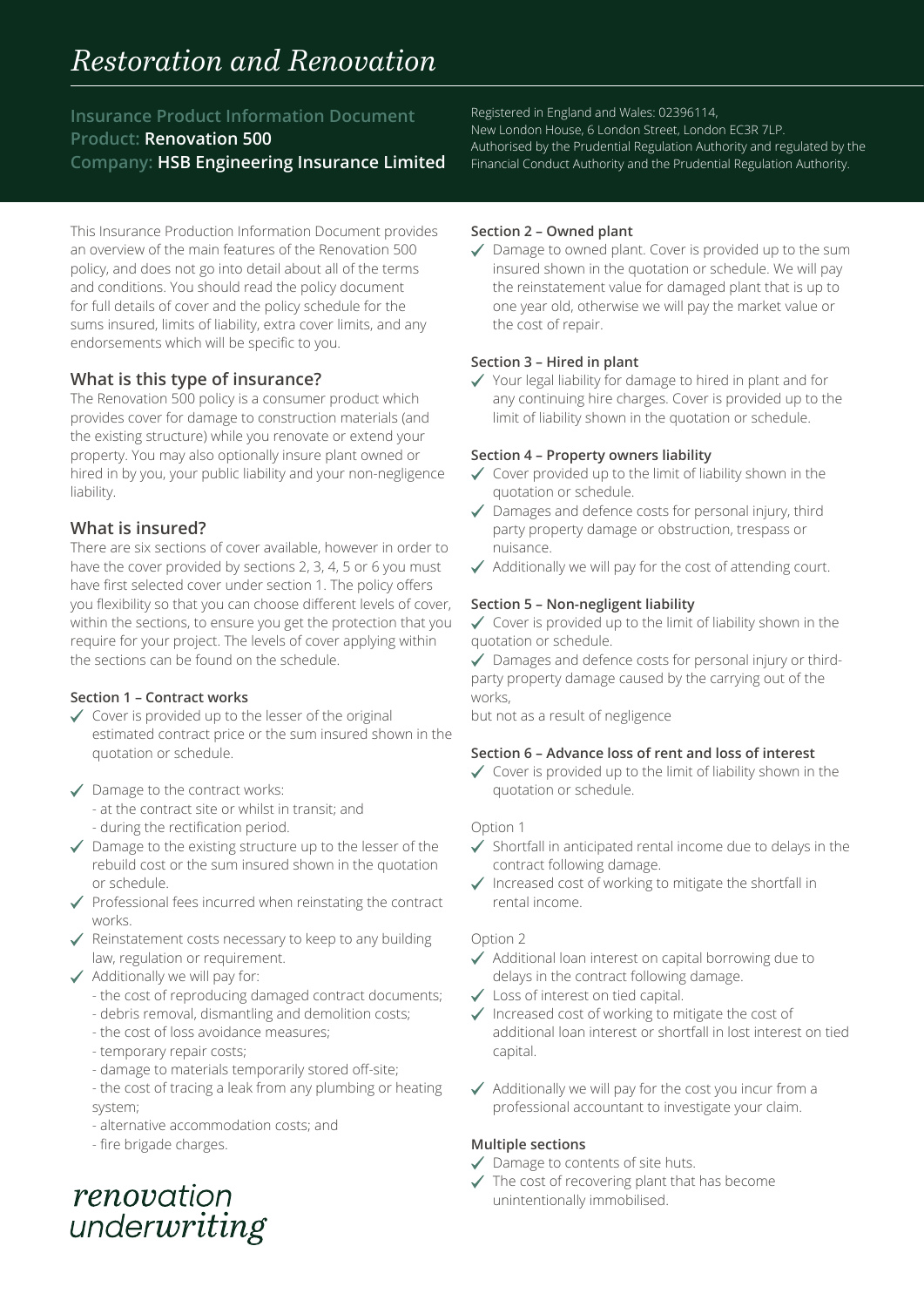# **What is not insured?**

Below you will find information that highlights the main exclusions within each section of your policy.

## **Section 1 – Contract works**

- ✖ Loss or damage to defective property.
- ✖ Pre-existing defects in the existing structure.
- ✖ Loss of non-ferrous metals unless properly secured.
- ✖ Damage caused by subsidence in certain circumstances.

## **Section 2 – Owned plant and Hired in plant**

- ✖ Damage to consumable parts.
- ✖ Damage to any plant hired out by you.

#### **Section 4 – Property owners liability**

✖ Fines and penalties.

#### **Section 5 – Negligent liability**

- ✖ Errors or omission in the designing of the contract works.
- ✖ Inevitable damage.
- ✖ Negligence.

## **Section 6 – Advance loss of rent and loss of interest**

- ✖ Inevitable damage.
- ✖ Loss due to redesign or alteration to the project.
- ✖ Loss due to a delay caused by the non-availability of funds.
- ✖ Loss due to project failing to complete earlier than scheduled completion date following damage.

#### **All sections**

- ✖ Loss or damage in respect of piles or retaining walls underground or underwater.
- ✖ Damage where work ceases on the site of the contract for a continuous period.
- ✖ Damage to contract works undertaken at an open trench depth of five metres or greater.
- ✖ Damage to second hand plant during testing and commissioning.
- ✖ Guarantees of performance.
- ✖ Damage caused by intentional acts.
- ✖ Damage to airborne or waterborne crafts or property situated on such crafts.
- ✖ Abandonment or recovery costs for insured property used underground or underwater.
- ✖ Damage to road vehicles.
- ✖ Damage caused by computer virus.
- ✖ Damage caused by pollution.
- ✖ Damage caused by any nuclear material.
- ✖ Damage that cannot be accounted for.
- ✖ The excess.

# **Are there any restrictions on cover?**

If you do not comply with certain conditions of your policy it may be cancelled or we may not pay your claim. Below you will find details of restrictions that apply to your policy.

**!** If you (or anyone acting for you) make a claim that you know is in any way false or exaggerated, we will not pay the claim and we may cancel the policy

- **!** There are specific precautions which must be taken when open heat sources or naked flames are used.
- **!** You must ensure that all plumbing work is pressure tested at the first introduction of water.
- **!** There are specific loss mitigation requirements for any existing structure which is left unattended.
- **!** Cover for your legal liability for damage to hired in plant, and for any continuing hire charges following damage, is conditional upon the plant being hired in under conditions no less onerous than the standard conditions of the Construction Plant-hire Association or similar.
- **!** You must take care of your insured property (for example, keep it maintained and use in accordance with manufacturers' recommendations).
- **!** There is a maximum amount we will pay in respect of losses from vehicles.
- **!** In respect of section 6 you must provide us with a scope of works and a plan of the scheduled completion dates of the contract works. You must also keep a record of any delays and any anticipated changes to the scheduled completion dates.

# **Where am I covered?**

 $\checkmark$  At the site of the contract and within the territorial limits as shown in the quotation or schedule.

# **What are my obligations?**

## **Your responsibility to give us correct information**

You must do everything reasonably possible to make sure that the information you give us is a fair presentation of the risk and you must make sure that you tell us immediately about any changes that may affect your cover. This is important before you take out the policy as well as during the period of insurance. You should also regularly review the cover provided to make sure it meets your needs, if your circumstances change you must tell the person who arranged your insurance for you, or us.

#### **If you have a claim or an incident has occurred**

As soon as you know about any incident or circumstance that may result in a claim you must tell us, providing full details, as soon after the incident or circumstance as possible.

When making a claim it is very important that you meet all of the requirements of the policy, particularly the condition precedent set out in general condition 4 – 'Claims notification and requirements & claims settlement'. If you don't, we may not pay part or all of your claim. You must report your claim to either the person who arranged this insurance for you, or to us.

**Tel:** +44 (0) 161 817 2114

**E-mail:** [new.loss@hsbeil.com](mailto:new.loss%40hsbeil.com?subject=)

**Address:** Claims Department, HSB Engineering Insurance Limited, Chancery Place, 50 Brown Street, Manchester, M2 2JT

## **Renovation Underwriting Limited**

**Tel:** +44 (0) 333 358 0006 **Email:** [matthew.dover@renovationunderwriting.com](mailto:matthew.dover%40renovationunderwriting.com?subject=) **Address:** 17 Church Street, St Neots, Cambridgeshire, PE19 1JH

renovation underwriting